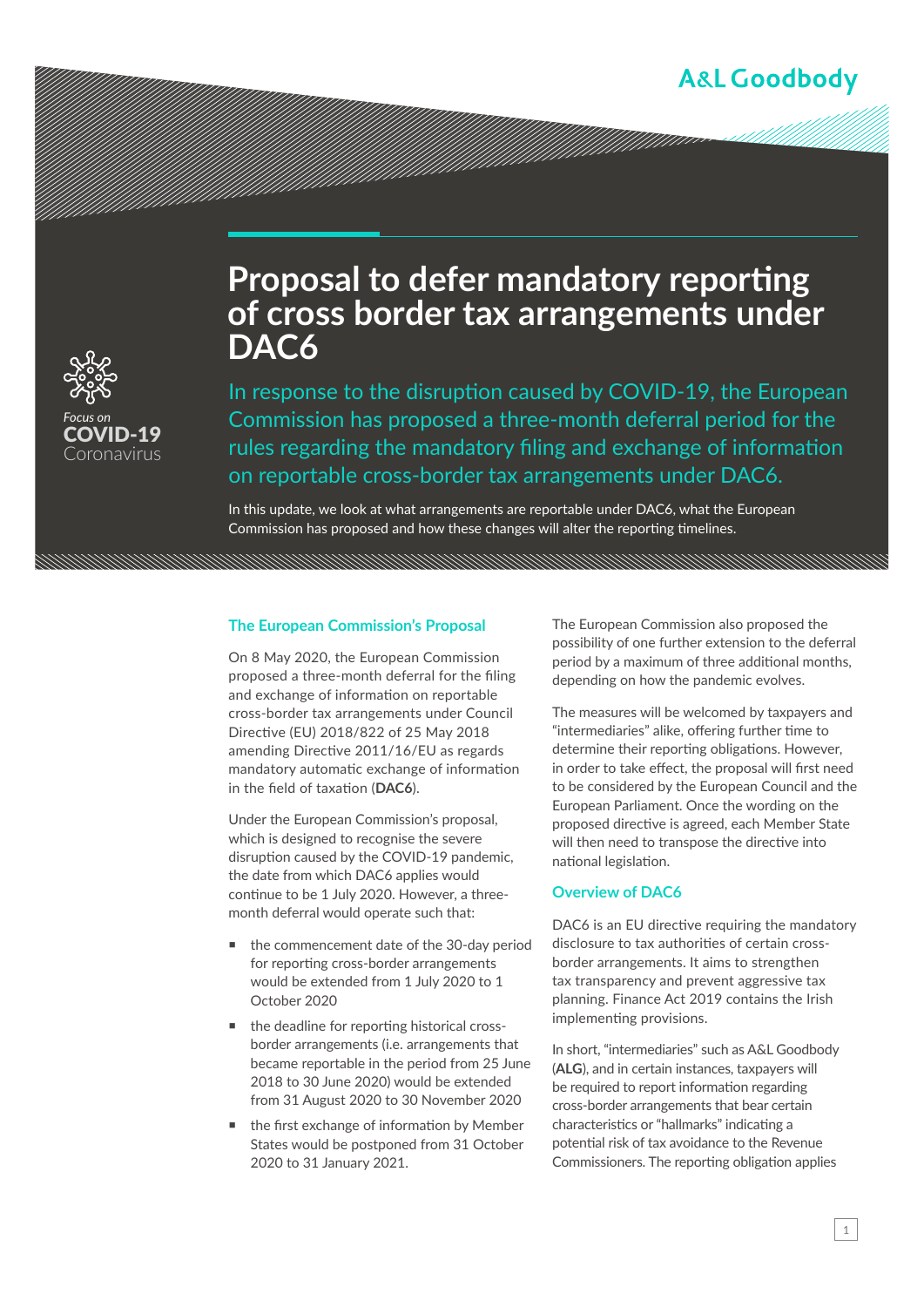## **A&L Goodbody**

in respect of relevant arrangements the first step in implementation of which occurred on or after 25 June 2018. Once the report has been filed with the Revenue Commissioners, they will in turn automatically share this information with the competent authorities of other EU Member States.

The mere fact that a transaction is reportable is not of itself an indication that there is any tax mischief. The purpose of the DAC6 reporting obligations is to provide tax authorities with information about potentially aggressive tax planning schemes so that Member States can then assess whether those schemes facilitate tax avoidance and take any steps necessary, including amending national legislation, to close off the particular scheme.

## **What is a reportable cross-border arrangement?**

A "**reportable cross-border arrangement**" is a cross-border arrangement (i.e. it concerns either more than one EU Member State, or an EU Member State and a third country where, broadly, not all the participants are tax resident in the same country) which contains one of the "hallmarks" or characteristics of potential tax avoidance.

While some of the hallmarks contain a "tax benefit" motivation requirement, others do not. Therefore the range of transactions that are caught is broader than those that had fallen within Ireland's pre-existing domestic mandatory disclosure regime.

#### **Who reports?**

Subject to limited exceptions an "intermediary" must make a return of "specified information" with the Revenue Commissioners in respect of a reportable cross-border arrangement.

An "**intermediary**" for this purpose is either the person that:

- i. designs, markets, organises or makes available for implementation or manages the implementation of the arrangement, or
- ii. having regard to the facts and circumstances and relevant expertise and understanding required to provide such services, knows or could be reasonably expected to know that it is providing aid, assistance or advice with respect to i. above and is tax resident in an EU Member State, registered with a professional association related to legal, taxation or consultancy services in a Member State, etc.

As such, ALG would be an intermediary for the purpose of reporting.

In the event that the advice benefited from legal professional privilege the reporting obligation would shift, upon notification, to the client taxpayer or another intermediary (if any).

Where multiple intermediaries (including ALG) are involved in the cross-border arrangement, ALG would not have a reporting obligation if another involved intermediary:

- confirms that it has made a DAC6 return to the Revenue Commissioners, and
- provides ALG with the Revenue assigned reference number. This information should be provided by the other intermediary to ALG within 5 working days of the other intermediary obtaining the reference number, or ALG becoming involved in the transaction

#### **What is reported?**

Broadly, an intermediary must report "specified information" in relation to a reportable crossborder arrangement.

Specified information includes, for example:

- intermediary and taxpayer (i.e. client) details relating to tax residence tax identification number (**TIN**)
- country of issuance of the TIN name and address
- associated enterprises (if any)
- details of the hallmark(s) making the transaction reportable the value of the arrangement
- the date on which the first step in implementing the arrangement has, or will be, taken details of Member States likely to be concerned by the cross-border arrangement

### **When is the report made?**

The deadline for reporting will depend broadly, on when the reportable cross-border arrangement occurs. In this regard, a distinction is drawn between:

- 'historical' cross-border arrangements, where the first step in implementation occurs on or after 25 June 2018 and before 1 July 2020 (**Historical Arrangements**)
- reportable cross-border arrangements that occur on or after 1 July 2020 (**Post-1 July 2020 Arrangements**)